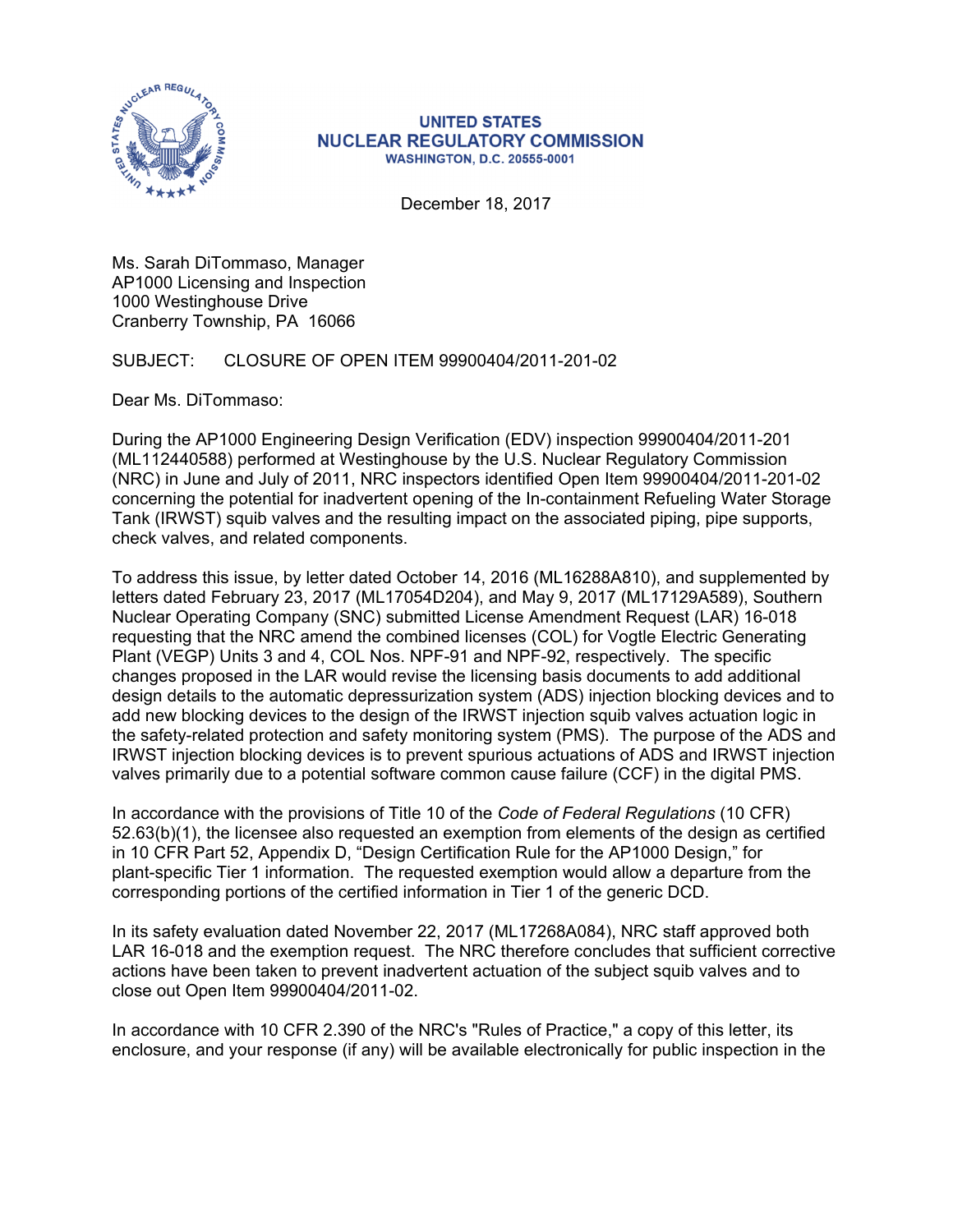NRC Public Document Room or from the Publicly Available Records (PARS) component of NRC's Agency wide Document Access and Management System (ADAMS). ADAMS is accessible from the NRC Web site at http://www.nrc.gov/reading-rm/adams.html (the Public Electronic Reading Room).

Sincerely,

## */RA/*

Terry W. Jackson, Chief Quality Assurance Vendor Inspection Branch-1 Division of Construction Inspection and Operational Programs Office of New Reactors

Docket No.: 99900404